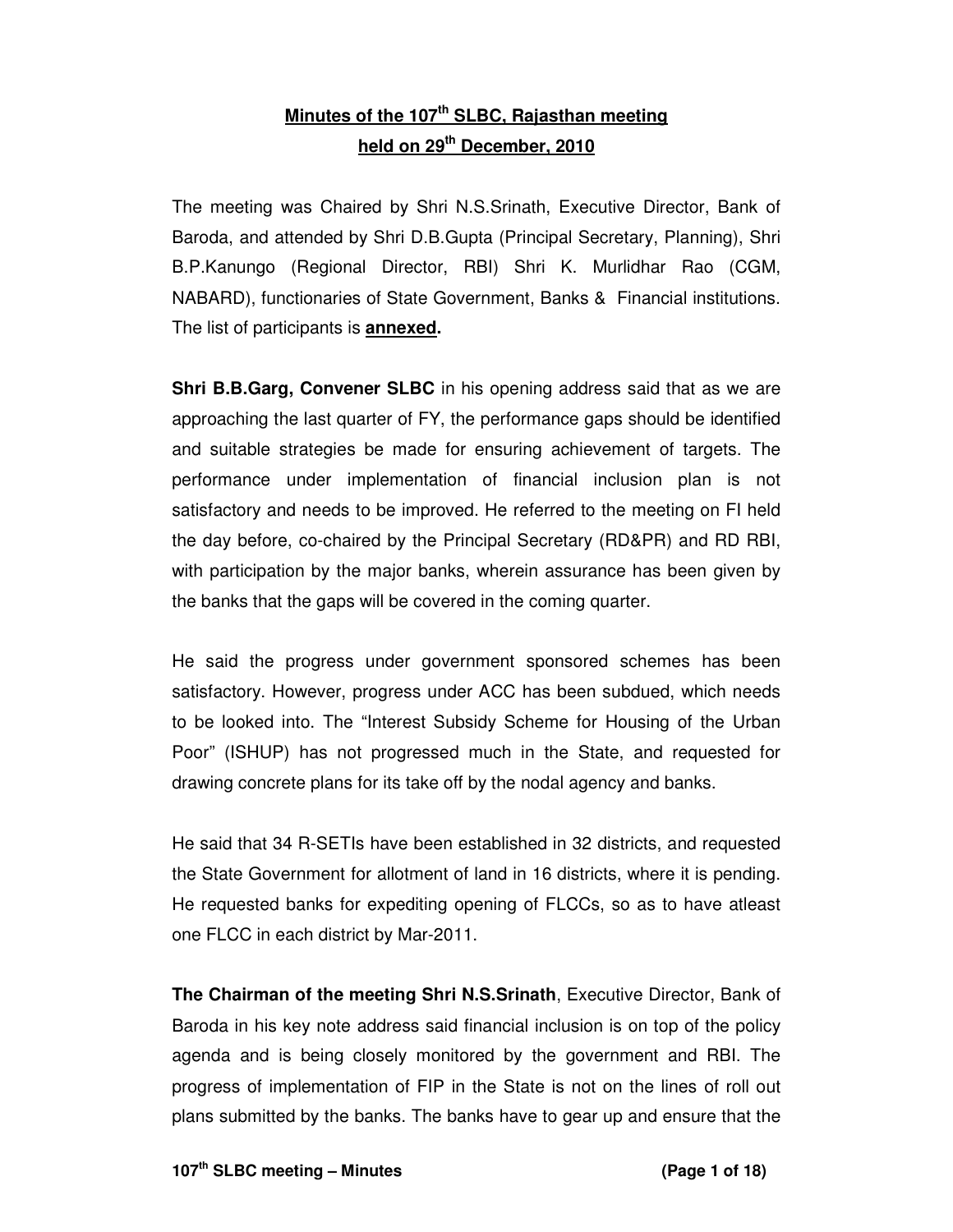implementation is as per time lines, and requested to try and finish the project ahead of the stipulated deadline.

He shared some of the concerns in implementation of the plan, which have emerged during various meeting ministry of finance had with Bankers such as overlapping of villages, putting in place monitoring mechanism for BCs, engaging retired bank officers as BC Supervisors, integrity of data without the risk of manipulation, issue of pass books in FI account, financial literacy, internal audit and inspection mechanism etc.

He appreciated that the performance as on Sep-2010 under key parameters has been good. However, the performance has remained below par under ISHUP scheme and requested for the active support of State level Nodal Agency, ULBs, and banks. Under Artisan Credit Card (ACC) the achievement is 30%, and mainly contributed by a few banks only. He requested banks for completing the process of sanction / disbursements under all government schemes by 31<sup>st</sup> January, 2011. He reiterated for adherence of RBI guidelines for collateral free loans for different sectors.

As a best practice -8- Lead District Managers have been invited to participate in this meeting, to facilitate greater involvement of district level functionaries in implementation of the lead bank scheme. He informed that it is intended to invite LDMs by rotation in the subsequent SLBC meetings.

He requested the State Government for notifying the designated authority/authorities for issuing income certificate for education loans. A mechanism may also be put in place for flow of application under different govt. schemes through the lead district Manager to facilitate better monitoring and reconciliation. He also requested for adoption of Model Legislation on Money Lenders & Accredited Loan Providers at the earliest.

**Shri B. P. Kanungo, Regional Director, RBI,** requested for expediting implementation of financial inclusion plan. He said Financial Literacy is closely related to financial inclusion, and requested that at least one FLCC in each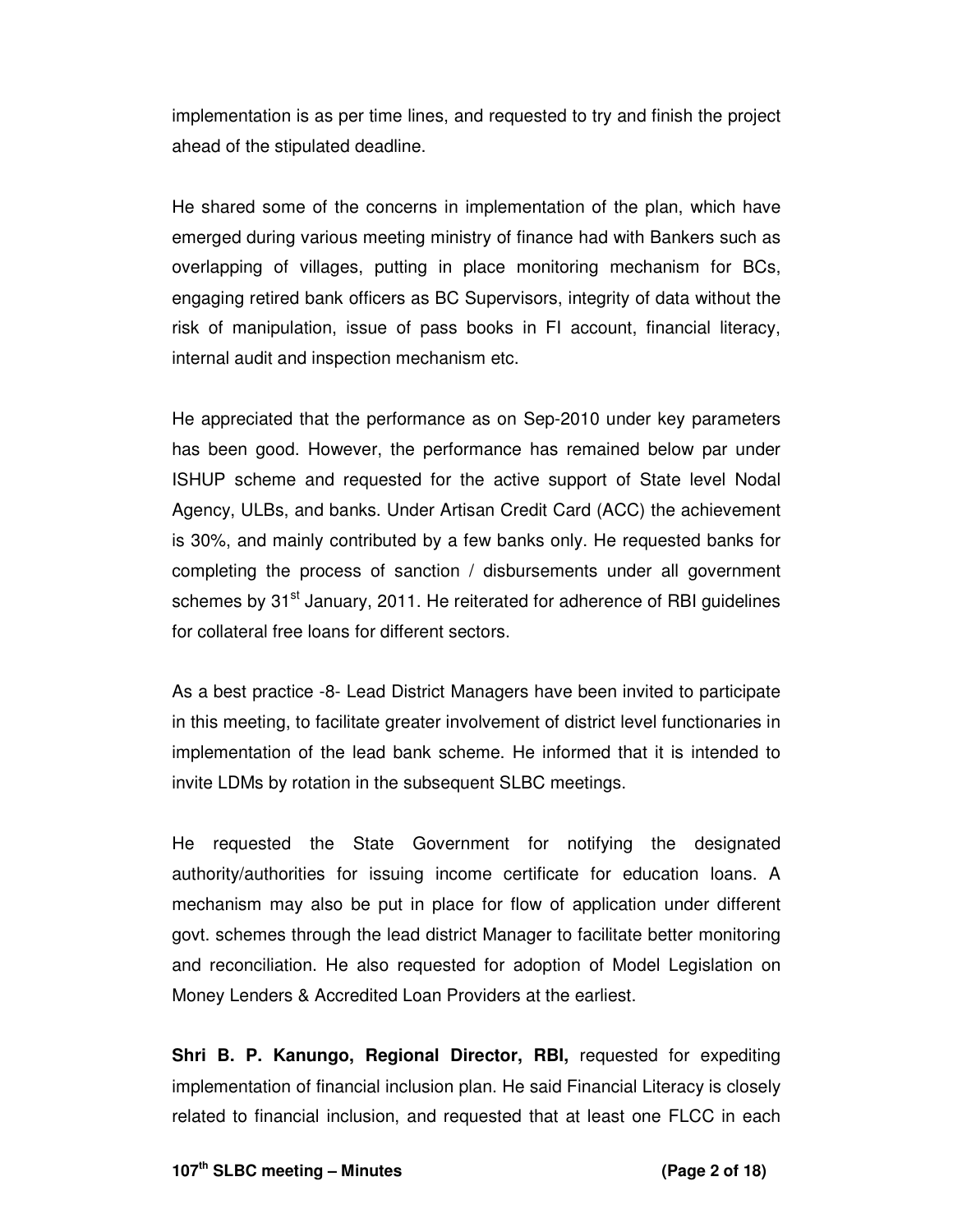districts be opened by the Lead Banks by Mar-2011. He emphasized for timely reporting by the lead banks on implementation of Usha Thorat Committee recommendations to RBI, which presently is only being done by BOB & SBBJ.

He requested the State Government to reconsider inclusion of financial literacy in the school curriculum in the current year, for which a C:D containing -4- chapters has been already forwarded. He also requested for amendment of Public Debt Demand Recovery Act by the state government for strengthening the legal infrastructure for recovery and allied things, and adoption of Money Lenders and accredited loan providers' bill 2007.

**Shri K.Murlidhar Rao, CGM NABARD,** informed that it has been decided to extend financial support to weak RRBs to the extent of 40% of the total cost of CBS upfront, provided the sponsor bank shares 50% of the expenditure. In the State BRGB Ajmer and MAGB Udaipur have been identified for the support. It has also been decided to provide financial support of Rs.10 Lac per FLCC for capital cost and operating expenditure for one year. In the State 14 Districts have been identified for financial support for setting up of one FLCC in their lead district.

He appreciated the growth in agriculture credit flow in the State during last year of 36%, against all India average of 24%, however, shared his concern for decreasing number of accounts, and called for credit widening particularly to the small and marginal farmers and oral lease.

He shared the GoI scheme under Jawaharlal Nehru Solar Mission and informed about the availability of bank loan for Solar Home Lighting System and Solar Water Heating System in rural as well as urban areas at 5.50% rate of interest, upfront capital subsidy upto 30%, and refinance to banks @ 2%.

**Shri D.B.Gupta, Principal Secretary (Plan)** referred to the meeting the Chief Secretary had with the Chairman of the meeting and SLBC convener in the morning, wherein the CD ratio in the state was appreciated. However,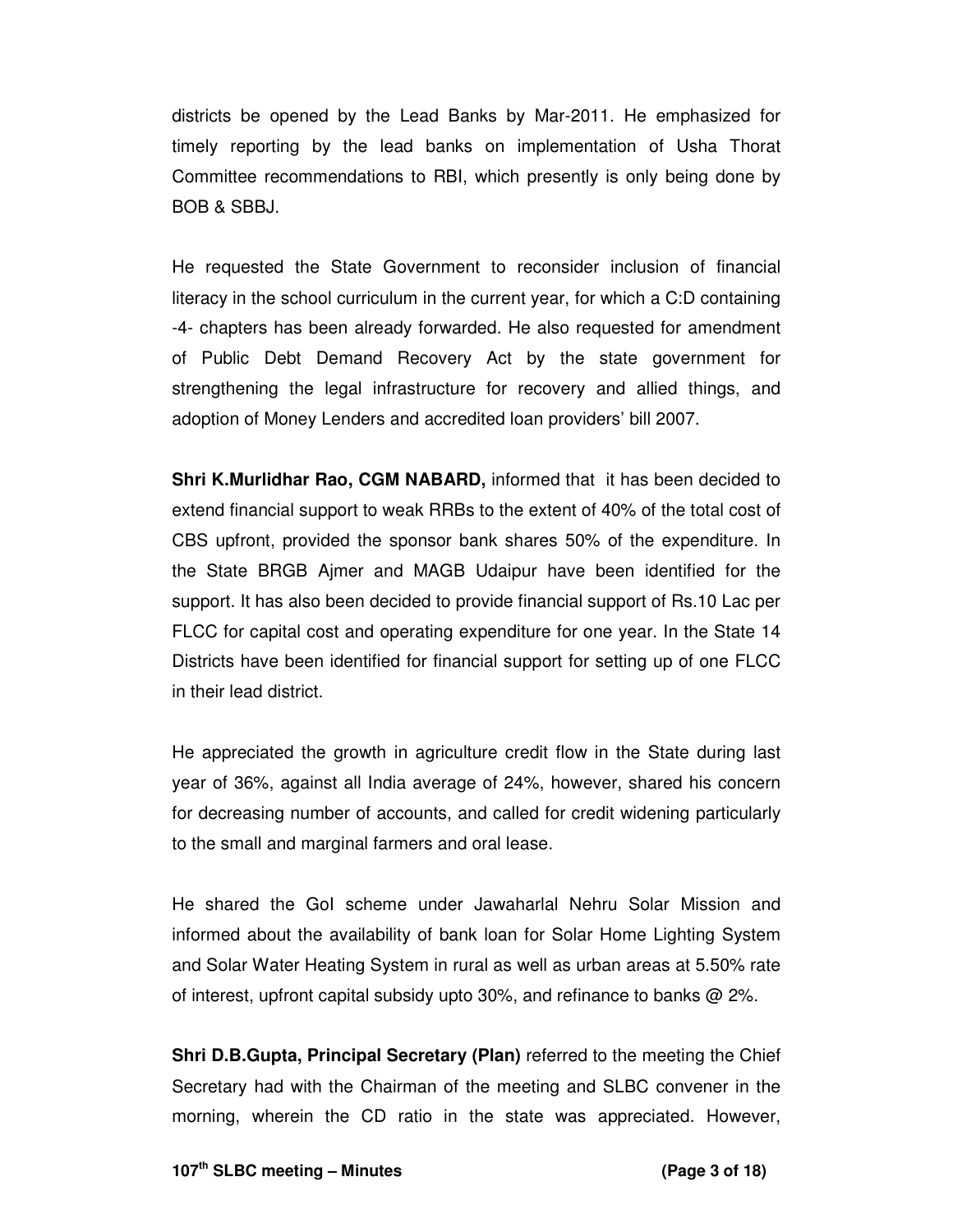concern was shared for the outstanding credit to Minority community being short of mandated level of 15% of PS lending, though it was appreciated that the same has improved in Sep-2010 over Mar-10. The Chief Secretary also made an offer to the banks for providing space in the buildings being constructed by the Gram Panchayats under Rajiv Gandhi information Mission for opening / shifting a branch on lease / rent basis, as it is observed that banks face problem of appropriate premises at village level.

He requested banks to cover more and more areas under financial Inclusion as early as possible and not wait till the end of March 2012, as from the State Government point of view not only NREGA but so many other welfare schemes are in the pipeline. He conveyed the concern about complaints received in implementation of "Vishwas" scheme for disabled, and requested banks for giving credit dose under the scheme for bankable projects. He informed UID project will be rolled out formally in April 2011, and requested all the banks to help in the task. He assured to follow up with the respective departments for the pending issues such as land allotment to 16 R-SETIs, adoption of Money Lenders bill, ISHUP and Educational Loan scheme, financial literacy at school level etc.

**RD, RBI** referred to the issue of banks being asked to shift their branches from residential areas to commercial location or to close down the branches, and requested government for considering allowing branches to operate from residential areas on payment of reasonable charges, as there is demand for locker and other facilities and account holders not willing to have it in a branch in commercial areas. **The Chairman** endorsing the view said that shifting of bank branch will create lots of inconvenience and suggested that either banks may be exempted by the State Government or some fee may be levied for the bank branches in residential areas. **The Principal Secretary (Plan)** assured to look into the matter and about the legal provisions in this regard, and how an exception can be made.

**\* \* \* \* \***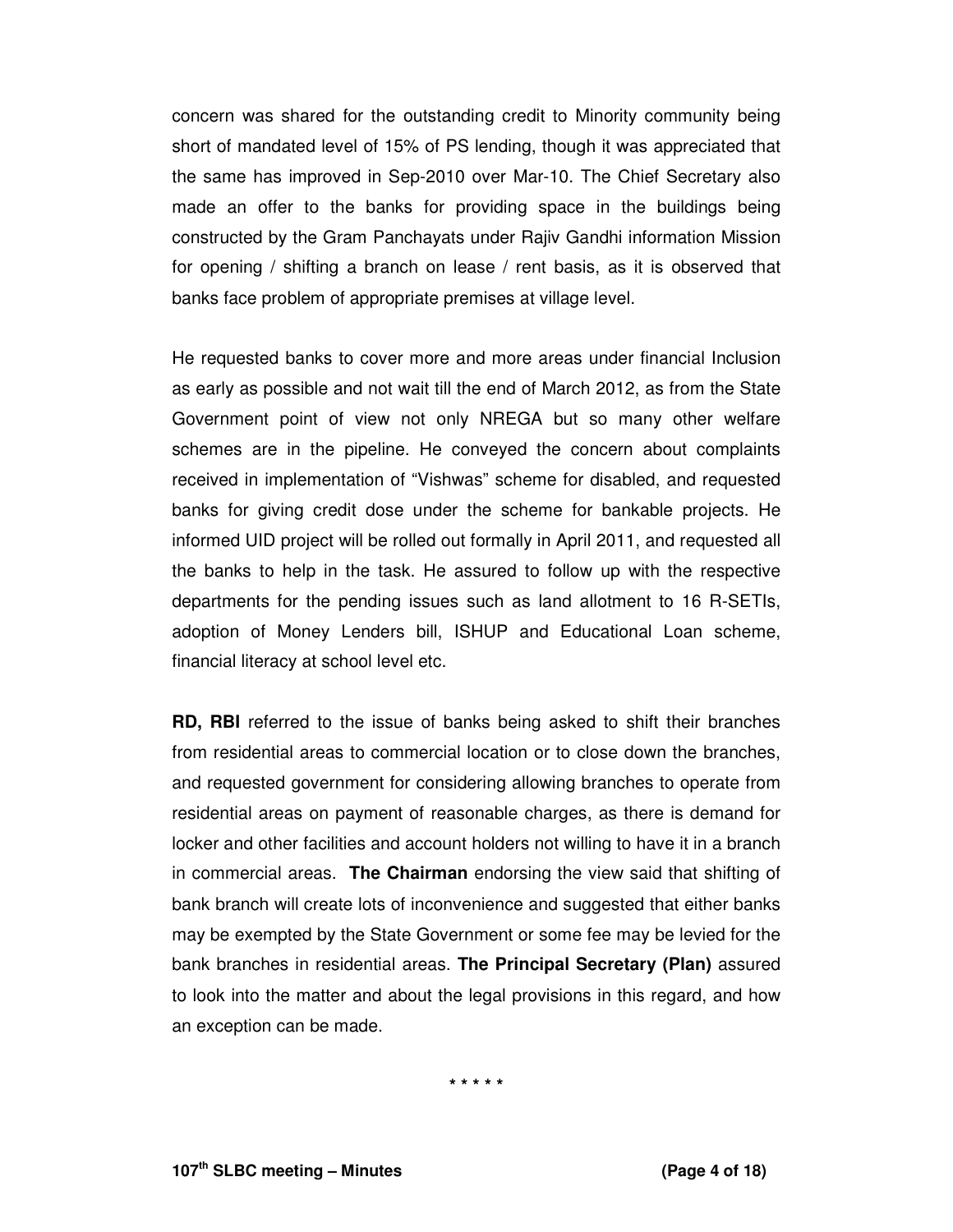Before taking up the regular agenda a booklet prepared by the SLBC on R-SETIs operating in the State was released, containing information on R-SETIs and success stories of the trainees of these institutes. In another initiative CD prepared by the SLBC for the villages with population below 2000 in the State with district / bank wise service area allocation to banks was given to the stake holders, so that the banks can strategise to incorporate these villages also in their roll out plans, while covering villages with population above 2000 as per mandate.

**\* \* \* \* \*** 

# **Agenda No. 1 - Confirmation of Minutes of 106th SLBC Meeting & Action Taken Report:**

**1.1** Minutes of the meeting were circulated vide letter dated 25.10.2010 to all the members. As no amendments / comments were received, the house confirmed the minutes.

#### **1.2 Action Taken Report**

- **1)** The Principal Secretary (Plan) informed allotment of land in Chittorgarh and assured to take up the matter with Principal Secretary (Revenue) for allotment of land in remaining 16 districts by Mar-2011.
- **2)** The nodal agency M/s Avas Vikas Ltd has vide their letter dated 24.11.2010 communicated the targets under the scheme. The list of eligible EWS / LIG beneficiaries and sponsoring of application is awaited. Issue is placed for discussion under Agenda No. 9.

# **Agenda No. 2 - Social Banking Parameters and Annual Credit Plan Key Business Parameter:**

 $\triangleright$  All social banking parameters are above the RBI bench Mark. CD Ratio of all major Banks is above 60%, excepting Mewar Anchalik Gramin Bank and ICICI Bank.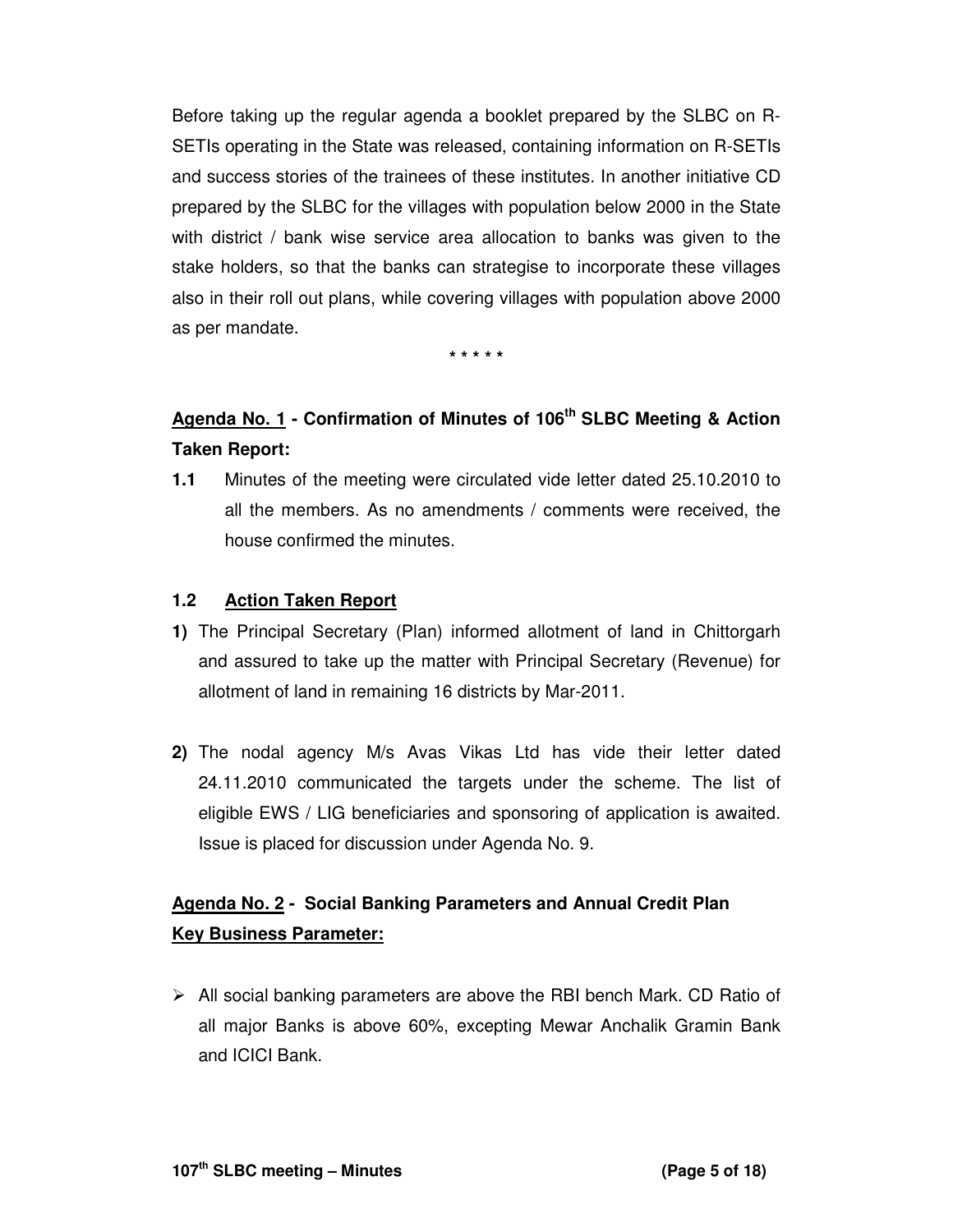- $\triangleright$  Advances to minor community are below the mandated level of 15%. However, the same has registered a growth of 20.50% over Mar-10 as on 30.09.2010.
- $\triangleright$  For districts having CD ratio below benchmark, LDMs were requested to draw strategies for increasing the same and regularly monitor in DCC meetings.
- $\triangleright$  CGM NABARD informed about the market share of the RRBs coming down. From 8.10% in 2009 to 7% in 2010 and government deposits not kept in the RRBs. Convener informed that communication in this regard for GoI has been circulated to the members.

#### **Annual Credit Plan 2010-11 – Performance upto Sept-10:**

- $\triangleright$  Achievement under ACP is 53%. The sub sector achievement are; Agriculture 56%, Micro & Small Enterprises 79%, and other Priority Sector 31%. Growth under OPS is less due to activities hitherto reported under OPS being classified under MSE, as per revised guidelines for MSEs. If the two segments are clubbed the average comes to 48%, which may be considered as satisfactory.
- District-wise performance under ACP shows achievement in -4- Districts is above 70%, -8- Districts between 60-70%, -17- Districts between 40%- 60%, and in -4- Districts achievement is less than 40%.
- $\triangleright$  SBBJ representative informed achievement In Raisamand increasing to 51% and in Sirohi to 48%. It was informed that in Sirohi, the cultivable area is very scanty, and NABARD has been requested for drawing bankable projects.
- $\triangleright$  Principal Secretary (Plan) informed that Abu Road area having a lot of industries, potential in Rewdar & Pindwara, Tribal Area Development Schemes, and special central assistance schemes in the area that can be used to improve CD ratio.
- $\triangleright$  Principal Secretary (TAD) informed about schemes under SCA Central assistance in Sirohi for individual and community based schemes, and suggested that new schemes may be developed for the development of the tribal area, in consultation with the department.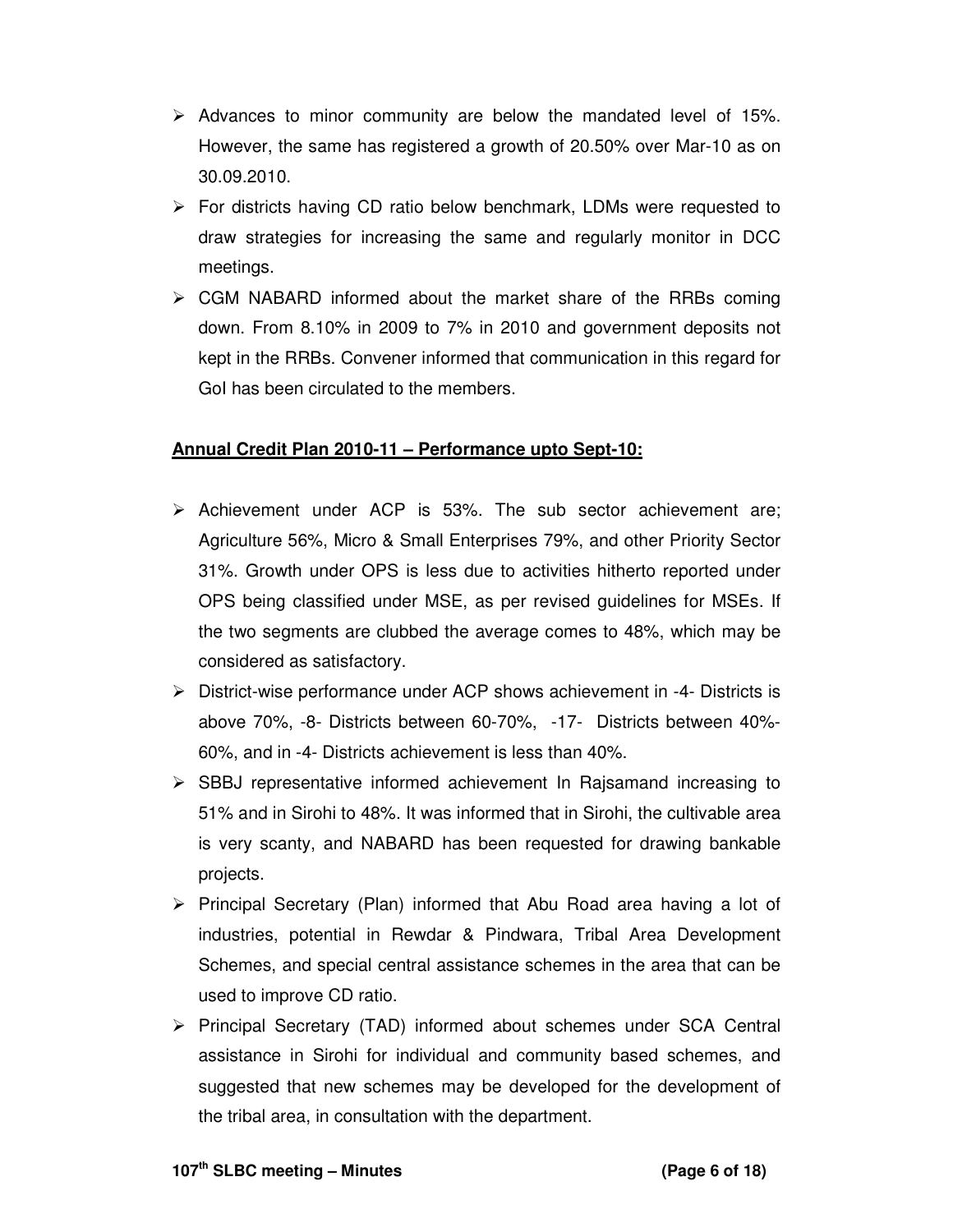- $\triangleright$  It was informed by the members that one of the reason is that big industries in the area are availing finance from Mumbai or Delhi etc. and, therefore, the same is not being reflected in the C:D ratio of the district.
- $\triangleright$  Convener suggested for drawing specific bankable schemes with representation from different banks, LDMs, and NABARD, which can subsequently be adopted by the banks.

# **Agenda No.3 - Financial Inclusion, Under banked/ Unbanked –District/ Block, Adoption of Electronic Benefit Transfer, FLCC & Debt swap**

- $\triangleright$  It was informed that the progress of roll out is being regularly monitored by the sub-committee of SLBC & DCC. The Core group meeting on FI was convened on 1.12.2010, and 200 identified villages with population above 2000 have been covered by the banks as of Nov-10. The minutes of the meeting stands circulated to the members.
- $\triangleright$  Meeting to review implementation of FIP was held on 28.12.2010 cochaired by Principal Secretary (RD&PR) and RD RBI, where the implementing banks assured to show good progress in the coming quarter.
- $\triangleright$  RD RBI shared concern of the State government for covering villages with population below 2000 adjoining to the habitations of 2000 plus population being covered as per mandate, and providing the same as additional information in the reporting format.
- $\triangleright$  Chairman requested the banks to involve Managers of village branches in identifying the field level agents, in conformity with the individual banks processes. Banks were requested to ensure that the roll out is as per plan submitted and Financial awareness camps may be organized in villages.

### **3.1 Financial Literacy and Credit Counseling Centre (FLCC):**

- $\triangleright$  It was informed that 7 FLCCs are operational in the State. The SBBJ representative informed having opened 4 more FLCCs on 27.12.10. With this the total FLCCs in the State are now 11.
- $\triangleright$  Lead Banks were requested to open FLCCs in their lead districts by Mar-11, so that each district has atleast one FLCC. Other than the lead banks,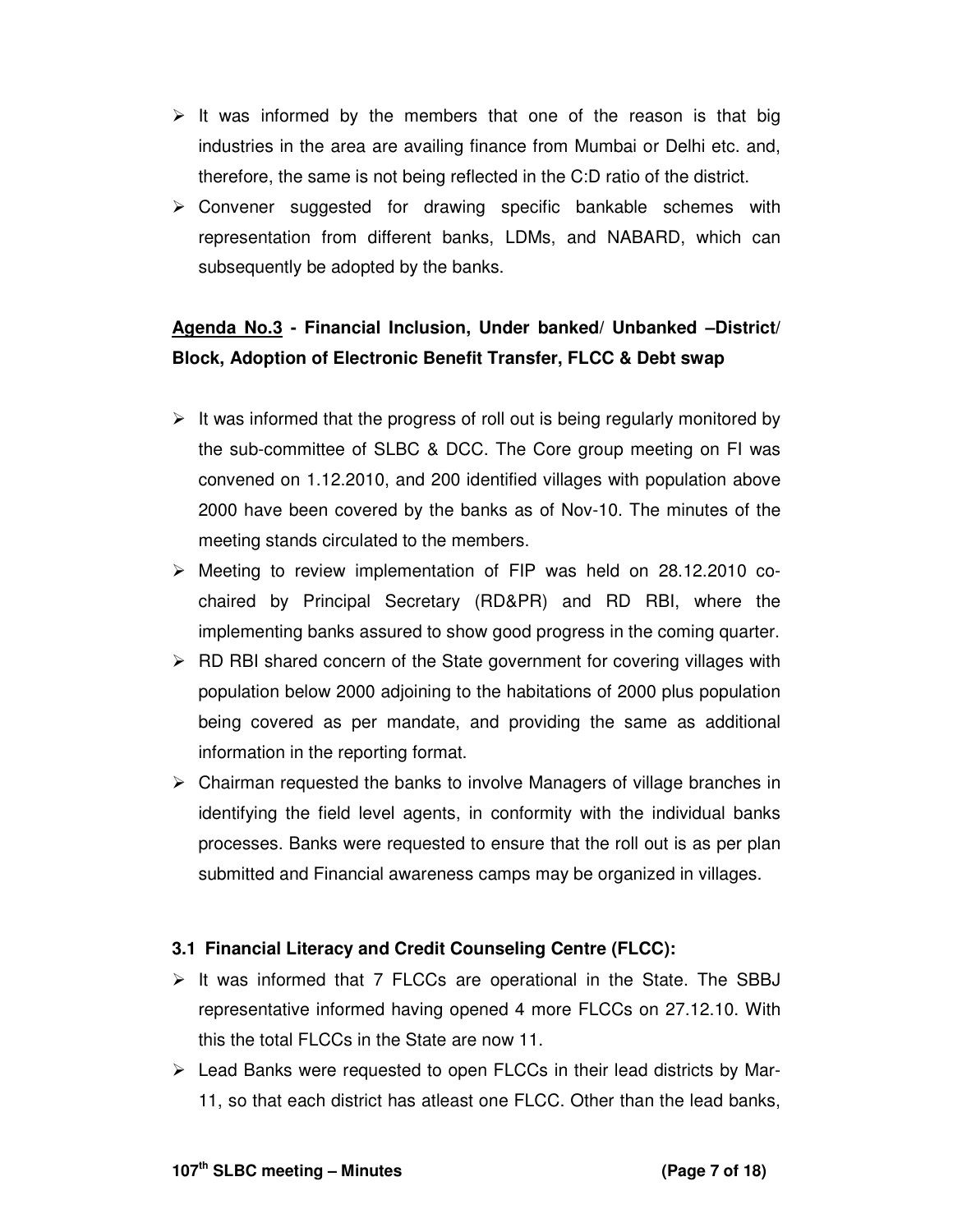the major banks operating in the State were requested to open FLCCs in proportion to their presence in the State.

 $\triangleright$  Convener suggested that FLCC Counselors may be deputed to other FLCCs to share and broad base the knowledge and to know the best practices which will be helpful in fulfilling the objective of financial literacy.

# **(Action: All DCC Convener Banks/ ICICI/ SBI)**

# **Agenda No. 4 - Agriculture Credit Flow- Kisan Credit Card (KCC) & Crop Insurance**

# **4.1 Agriculture Credit flow- Kisan Credit Card:**

 $\triangleright$  During first half of FY.2010-11 credit disbursement under agriculture sector has been of Rs.27633 Crore, of which about 58% is for short term crop loan under KCC

# **4.2 Crop Insurance:**

- $\triangleright$  Agriculture Directorate, Govt of Rajasthan has informed that cut off date for the Rabi season-2010-11 is  $31<sup>st</sup>$  Dec, 2010. Banks were requested to submit the premium to the implementing agriculture insurance companies as per the scheduled given in the notification.
- $\triangleright$  The member banks requested for extension of cut off date on account of delays in sowing and sanctions still taking place. Principal Secretary (Plan) informed having taken up the matter with discussed with over Principal Secretary Agriculture who has agreed to talk to the concerned agriculture companies.

**Agenda No. 5 - Government Sponsored Programmes / Credit Flow to Minority Community / DRI / IAY / ACC / SCC** 

**5.1 Government Sponsored Schemes::**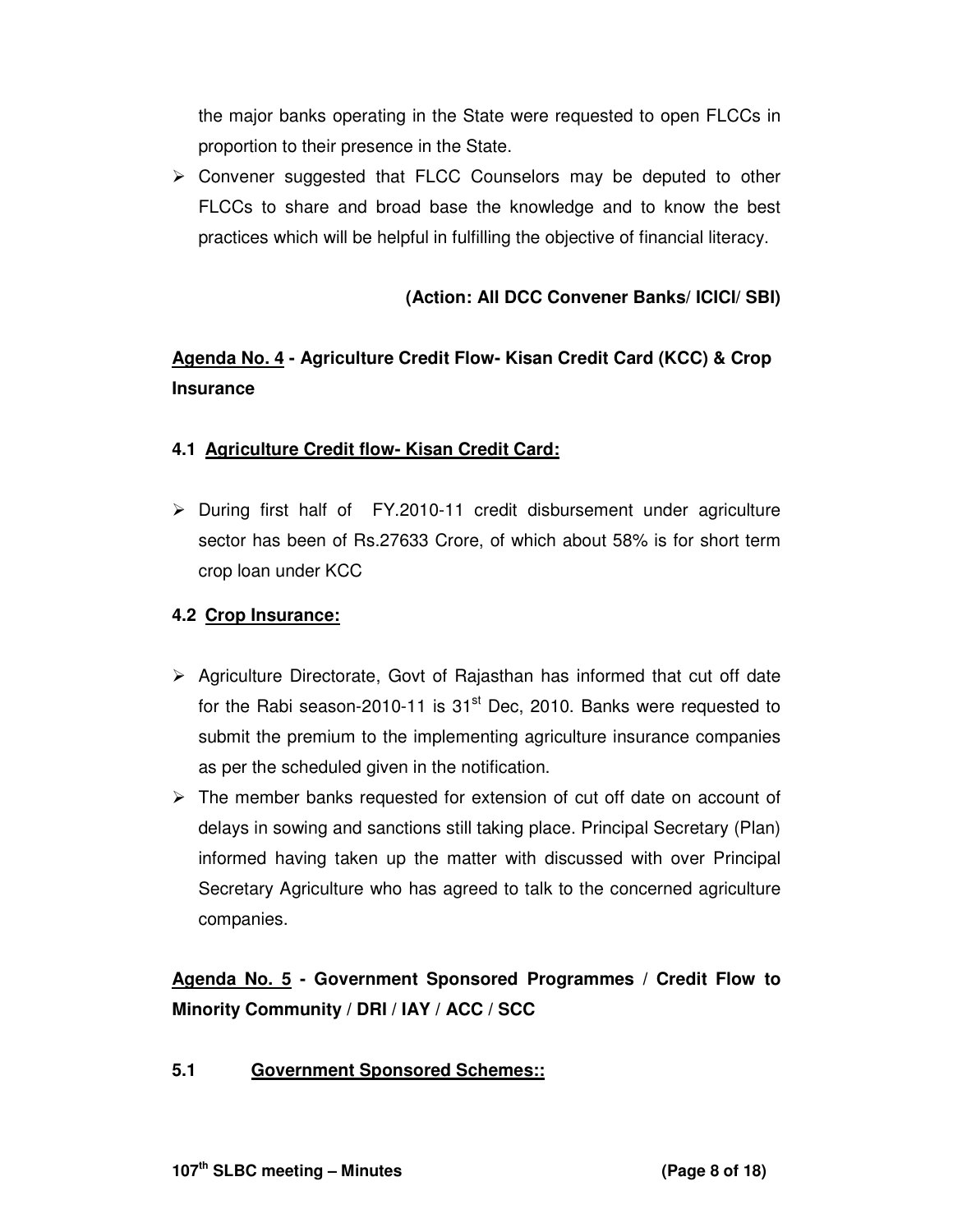## **5.1.1 Swarnjayanti Gram Swarojagar Yojana (SGSY):**

- $\triangleright$  The Core group meeting was held on 24.11.2010. The minutes of which has been circulated to the members. Banks have disbursed Rs.86.89 Crores under the scheme upto Nov-2010, against the annual target of 158.18 Crores allotted by Ministry of Finance, GOI.
- $\triangleright$  The Chairman requested banks for disbursement in all sanctioned cases and disposal of pending applications expeditiously by Jan-11.
- $\triangleright$  Instances of all banks not participating in BLBC meetings was brought up. It was informed by the members that in many cases the rural branches are one man branches and in view of computerization the business hours have been extended upto 4 pm on week days and 1.00 pm on Saturdays, therefore, it is not possible for the Branch Manager to leave the branch before this time. It was requested that the BLBC meetings should be scheduled in such a way that the branch working is not affected. The SGSY department representative agreed to look into the issue.
- $\triangleright$  Banks were requested to ensure that interest is charged loan accounts net of subsidy amount.

### **5.1.2 Swarn Jayanti Shahari Rojgar Yojana :**

- $\geq$  2980 applications have been sanctioned under the scheme, against the monitorable annual target of 6000, indicating achievement of 50% of the target, out of which loan has been disbursed to 856 persons.
- $\triangleright$  Core group meting was held on 24.11.2010, the minutes of which stands circulated to the members.
- $\triangleright$  Nodal department was requested for timely providing of subsidy to avoid pendencies. Nodal department representative informed that the funds are expected to be received shortly.

### **5.1.3 PMEGP - Prime Minister's Employment Generation Programme:**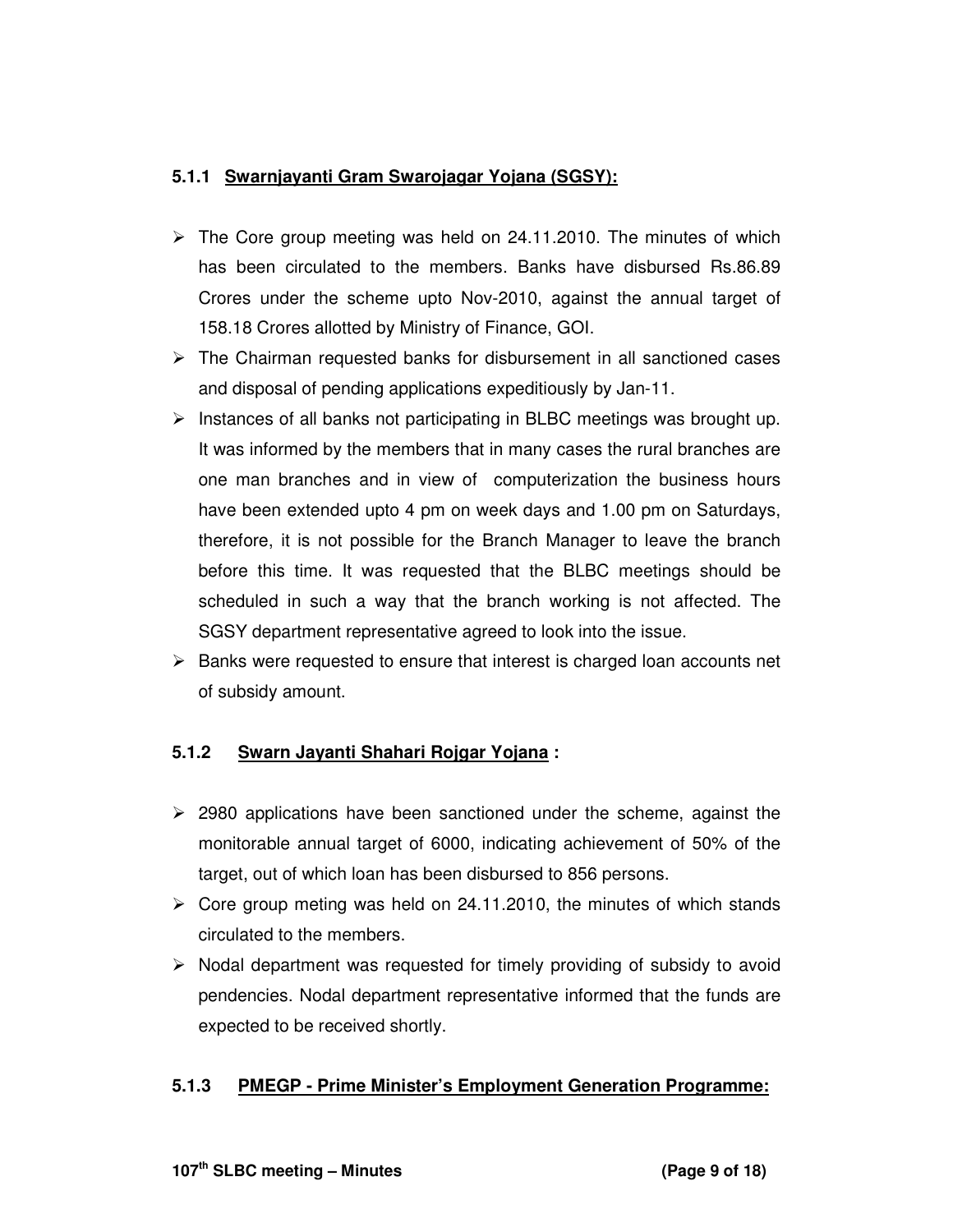- $\triangleright$  Core group meting was held on 24.11.2010, the minutes of which stands circulated to the members.
- $\triangleright$  Against target of 2719 projects for FY 2010-11, 2423 projects have been sanctioned by the banks, of which 1053 projects have been disbursed upto Nov- 2010. Cases involving Margin Money of Rs. 37.44 crores have been sanctioned.
- $\triangleright$  Member banks were requested to ensure that branches claim the margin money immediately after disbursement of first installment of loan, as the progress of scheme is evaluated based on utilization of margin money.
- $\triangleright$  Nodal agency was requested to submit the consolidated monthly progress for all agencies i.e. KVIC, KVIB and DIC, District-wise / Bank-wise duly authenticated by LDM & Nodal Officers of the District for effective monitoring of the scheme.
- $\triangleright$  Convener suggested that as the limit of projects has been increased to 25 lacs and the coverage is available under CGTMSE scheme, the sanction may be got covered under the CGTMSE scheme.
- $\triangleright$  He also requested the nodal agency KVIC that instead of sponsoring big ticket size projects, the scheme should be made broad based reaching more number of beneficiaries with need based finance, as this will also help in achieving physical targets under the scheme.
- $\triangleright$  ICICI bank representative informed about non receipt of subsidy for last quarter. Nodal Department representative informed that as per the guidelines of the scheme prior to enlisting the private banks, an approval has to be obtained from the monitoring committee. The issue has already been referred to the committee for approval, and expected to be received shortly.
- $\triangleright$  Nodal department requested for urgent settlement of margin money claims in all cases where 1<sup>st</sup> installment has been disbursed, so that request for further funds can be put up by KVIC to the ministry for amount already budgeted for the state. The time line of claiming the margin money i.e. claim sent to nodal branch in 15 days of the release of first installment by the branch and then with in 15 days the margin money is to be released, is not being followed strictly.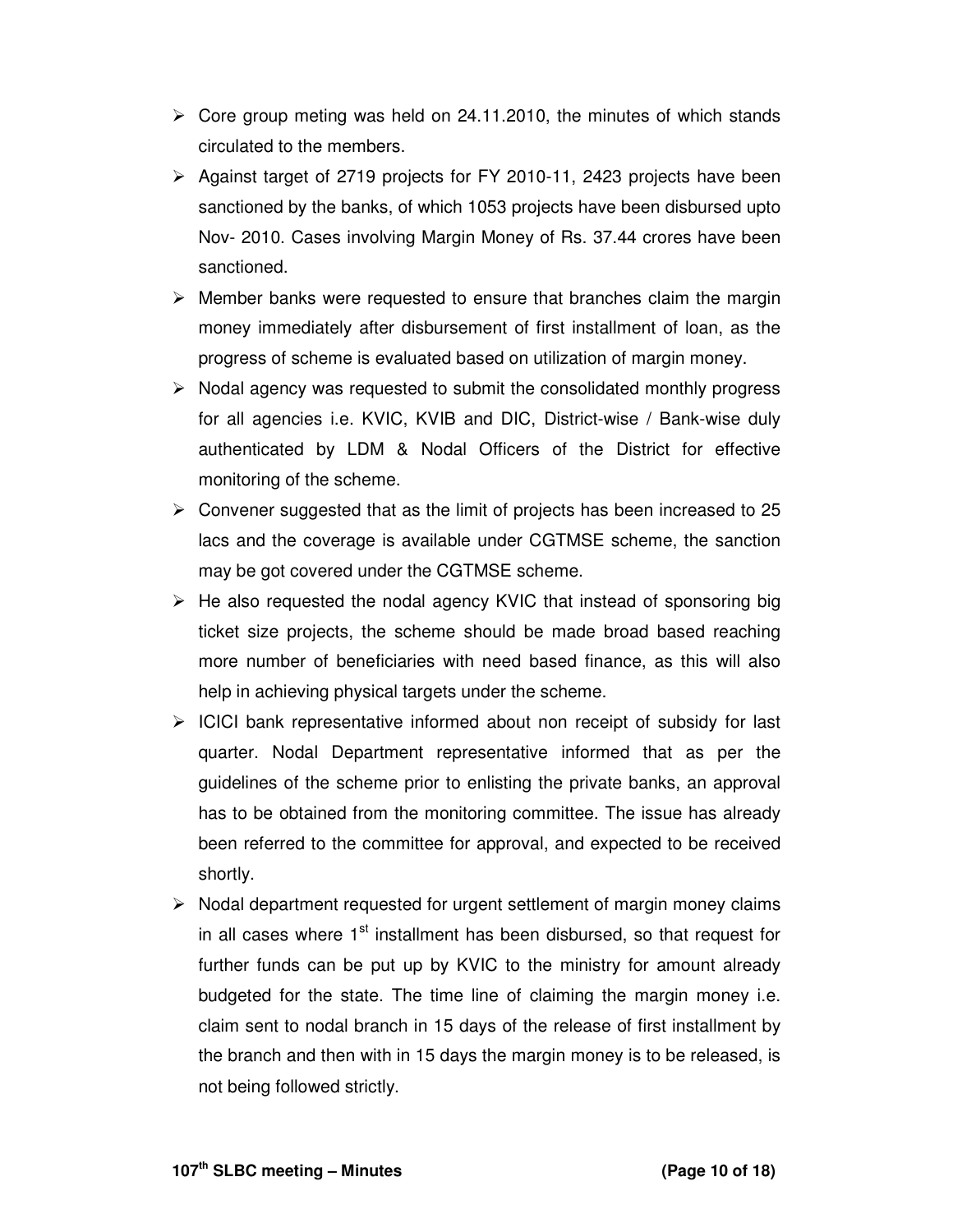$\triangleright$  Convener requested all banks to disburse loan in all sanctioned cases, and lodge / settle margin money claims at the earliest. He also requested to return the application to the sponsoring agency which remained pending for sanction during previous financial year.

### **5.1.4 Special Central Assistance Scheme for SC/ST:**

- $\triangleright$  SLBC vide letter dated 13.10.2010 has requested the Social Justice and Empowerment department, GoR to draw the strategies for better monitoring of the applications and MIS reconciliation.
- $\triangleright$  Core group meeting was convened on 24.11.2010. The representative of nodal department informed about the slow progress of the scheme in the State. It was advised that in cases where Utilization Certificates (UC) of the subsidy is not being forwarded to nodal department, the cases are to be followed up for utilization certificate with the branches.
- $\triangleright$  The nodal department was requested to confirm the actual status of pendency with the year of sponsoring of the pending applications.
- $\triangleright$  Banks were requested to dispose off all the loan applications within the prescribed time lines and ensure 100% disbursement of loan of all the sanctioned cases. The progress be reported separately for SC & ST. Banks were also requested to ensure to lodge 5% interest subsidy claim for the accounts disbursed & outstanding.
- $\triangleright$  Banks were requested to ensure 5% disabled beneficiaries and 15% women beneficiaries get credit assistance under the scheme.
- $\triangleright$  Nodal Dept representative informed that under SCA Scheme for SC/ST & SRMS –up to November 38300 application has been sponsored, out of which 10268 applications have been sanctioned and 7756 disbursed. As of now 27266 applications are pending. These applications are of the current Financial Year only.
- $\triangleright$  LDM Churu informed that most of the applications are sponsored in the month of November during "Prashashan Gaon ke Sang Abhiyaan" in Churu District, therefore, delay in sponsoring of application is the main reason of pendency.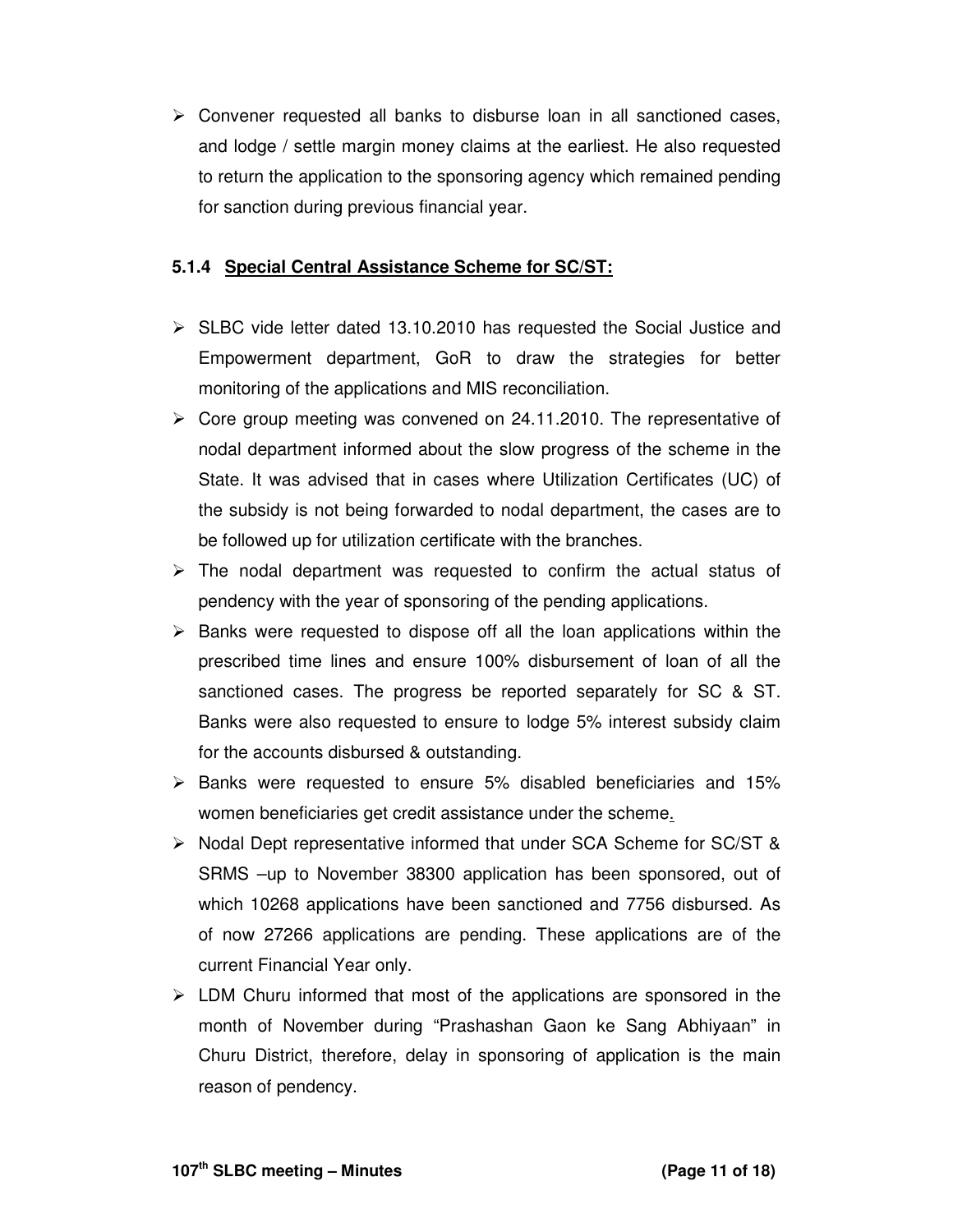- $\triangleright$  LDM Jaipur informed that applications received have been sanctioned but the subsidy has not been released. All the cases will be disbursed as soon as the subsidy is received.
- $\triangleright$  Convener requested all the banks to ensure disposal of applications by 31<sup>st</sup> January and requested nodal department that bank to bank follow up may be undertaken. He further requested banks that the applications received under the scheme should be disposed off within 15 days.
- $\triangleright$  Representative National Commission for ST requested for providing data separately for SC and ST, as the data received is grouped. The same is required for preparation of annual report for the commission. It was assured to look into the matter.

## **5.2.1 Self Help Groups (SHGs):**

- $\triangleright$  It was shared that there is no nodal agency for providing SHG data. As per data collected from different banks and consolidated at SLBC 158344 SHGs have been credit linked and loans amounting Rs.887 crores have been extended. Out of the total credit extended 80% has been provided to women SHGs.
- $\triangleright$  Core group meting was held on 24.11.2010, the minutes of which stands circulated to the members.
- $\triangleright$  It was reiterated that the loan may be approved to SHGs after 6 month of formation of SHGs & not from date of opening of account.
- $\triangleright$  The house was once again informed about the State Government's 50% Interest Subsidy Scheme for women SHGs. Women and Child Development Department has provided the detailed guidelines of the scheme with modality of claiming subsidy which has been circulated by SLBC to members.
- $\triangleright$  SBBJ is the nodal bank for the implementation of interest subsidy scheme in the State. Representative SBBJ informed that all the banks have to designate State level Nodal Branches for routing/ lodgement of Interest subsidy claims. Nodal Branch of Bank will forward the branch wise claim to Nodal Bank (SBBJ).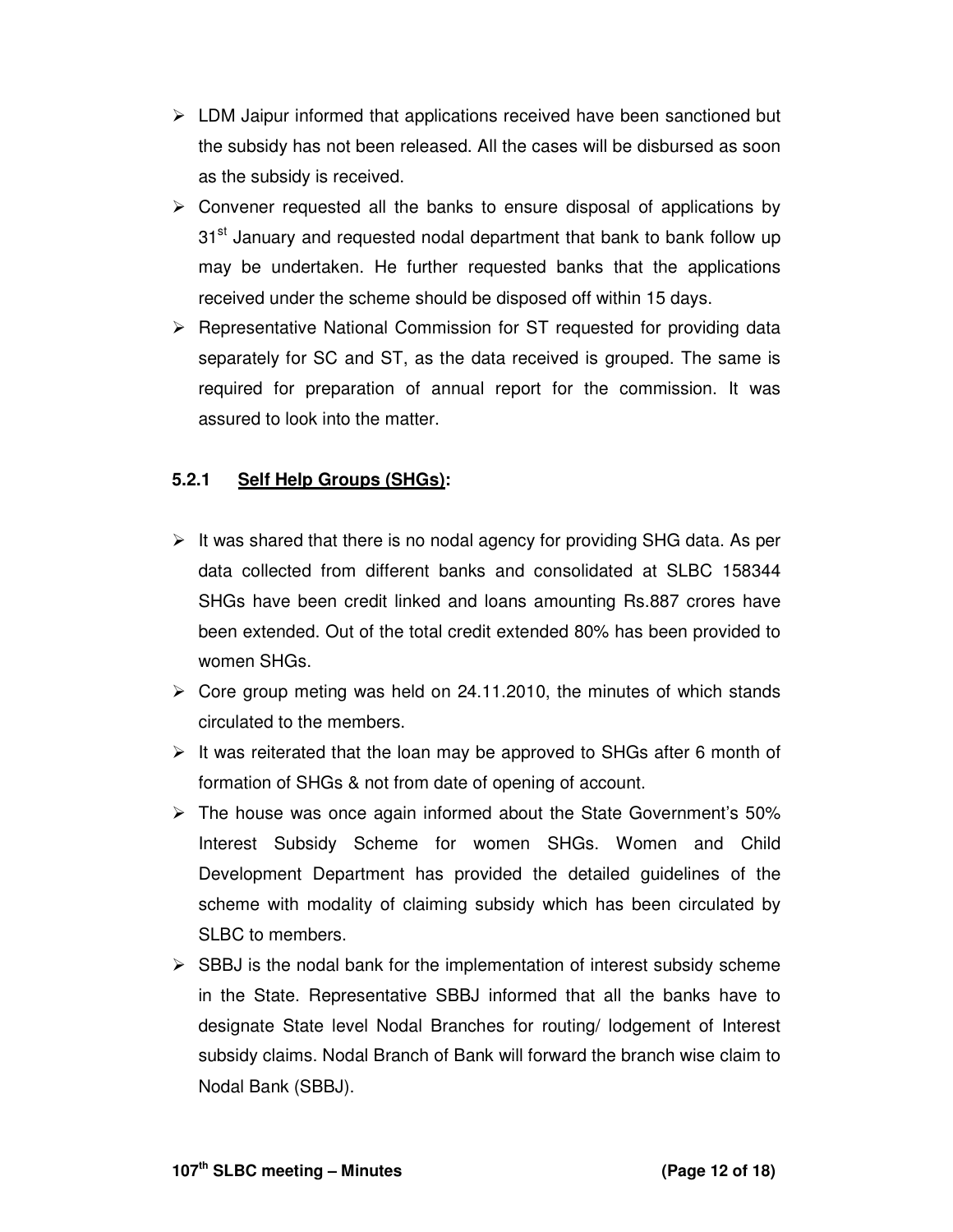- $\triangleright$  Women & Child Development Deptt. Informed that for the 50% interest subvention scheme they have targets of 30000 SHGs, which they are including in the credit linkage target, so the target for this FY is 30000 SHGs only.
- $\triangleright$  Convener requested the nodal bank SBBJ to organize a meeting of all the DCC convener banks to crystallize the issue, and successful implementation of the interest subvention scheme.

# **5.2.2 Joint Liability Group (JLG ):**

Rajasthan has been given a target for promotion and financing of 1500 JLGs during FY 2010-11. Good numbers of JLGs were reported to have been formed in Ajmer and Bhilwara District. The need to finance these JLGs was discussed. Controlling heads of banks were requested to ensure formation and extending credit facility to the JLGs.

#### **5.3 Credit Flow to Minority Community**

- $\triangleright$  Credit flow to Minority as on 30.09.10 is Rs. 3316 crore which is 6.36% of the priority sector advances. Banks were requested to report the correct position of the lending to minority community to the SLBC. It was emphasized that progress of credit to minority be regularly reviewed in the DLCC / DLRC Meeting.
- $\triangleright$  It was requested that data updation may be done by the individual Banks. In the State as compared to other States the numbers of minority beneficiaries are less. It was suggested that **s**pecific drive may be made to referring the cases of minority community so that the exposure is increased.
- $\triangleright$  RD RBI shared that this type of data classification was not being done hitherto at the branch level, therefore, has to be done manually first. Once the base data is ready, the branch manager be asked to take it forward. The Convener requested the Minorities Department to provide the list of minority dominated area.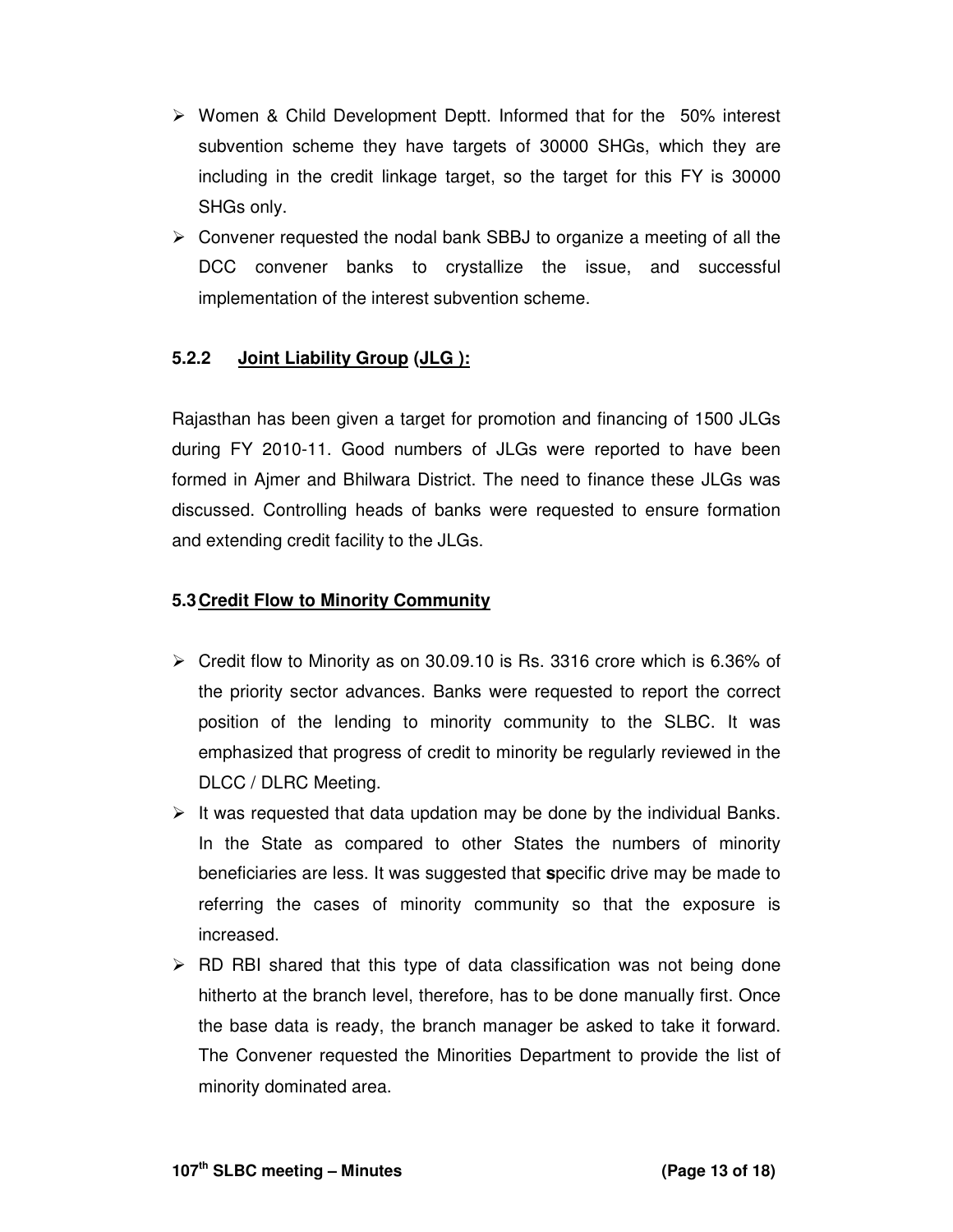$\triangleright$  The Chairman emphasized for the correct classification of advances to minorities, and increasing the credit exposure so as to attain the mandated level of 15% of Priority Sector advances.

## **5.5 Artisan Credit Card (ACC):**

- $\triangleright$  Core group meting was held on 24.11.2010, the minutes of which stands circulated to the members. The representative of nodal department expressed concern over slow progress and pending applications at branch level.
- $\triangleright$  As of Nov-2010 the sanctions have been accorded to 2361 persons against the annual target of 8000 persons.
- $\triangleright$  SLBC has requested all the LDMs to formulate sub-committee for reviewing the progress under various Government Sponsored Schemes.
- $\triangleright$  Discussing the pendency of applications it was informed by the banks that there may be instances where an applicant after applying under ACC scheme also simultaneously applies under other subsidy linked schemes and prefers to avail loan under subsidy scheme, if sanctioned. Banks were advised that such cases should be returned to DIC with appropriate note.
- $\triangleright$  Convener requested the Banks to organize camps particularly in Districts/ Blocks where cluster development activity initiatives has been under taken by the State Industries Department. He requested prompt action by the banks to achieve targets and Nil pendency in view of only three months remaining in the FY.

### **(Action: All Member Banks)**

### **5.6 Misc Schemes - for information**

**Navjeevan Yojna:** Details of Navjeevan Yojna has been circulated to the members. SLBC has vide letter dated 28.07.2010 & 7.10.2010 requested Excise Department, GoR to provide District wise targets for the FY 2010-11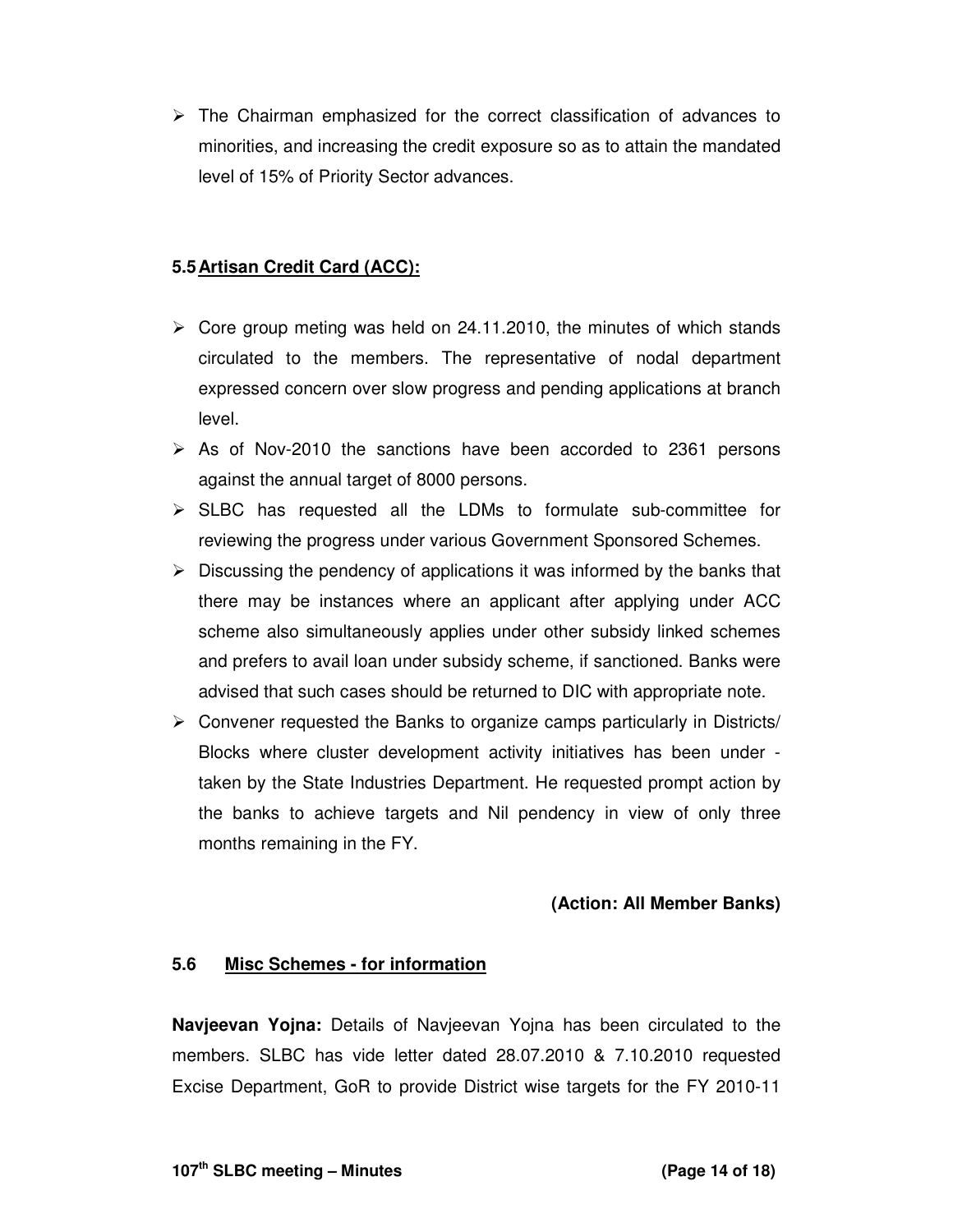under the scheme and also requested to authorize R-SETIs for imparting training under the scheme.

**Vishwas Yojna** – the scheme is meant for physically handicapped (with disability of 40% or above) persons with annual income is upto Rs. 50000 to start their own business with project cost upto Rs.1,00,000/-, and with a subsidy of 30% being available. It was informed that the Social Justice department is the nodal department for implementation of scheme. The convener requested banks for considering the applications under the scheme of eligible persons. There are no targets under the scheme, and all the applications are to be disposed on merits and as per guidelines of the bank.

#### **Other Issues::**

- $\triangleright$  Rajasthan Gramin Bank brought up the issue of treating RRBs at par with Nationalized/ Public Sector Commercial Banks while placing government funds.
- $\geq$  Convener referred to the MOF, GoI letter dated 25<sup>th</sup> Oct 2010, regarding keeping Government department funds with RRBs, and informed that the same has been circulated to the members.
- $\triangleright$  It was informed that funds received under government schemes are generally routed through the state level nodal account to district accounts with concerned DCC convener bank and from their to the individual banks where the beneficiaries are having accounts. This is being done in a transparent manner and in order to avoid un-necessary competition. The issue comes at State level where different RRBs are present, depending upon their share, fund may be given as per their state requirement but cannot be done in way that at district level the fund goes to various banks.

### **Agenda No. 6 - Rural Self Employment Training Institutes (RSETI)**

 $\geq$  34 R-SETIs have been set up in 32 districts of the State.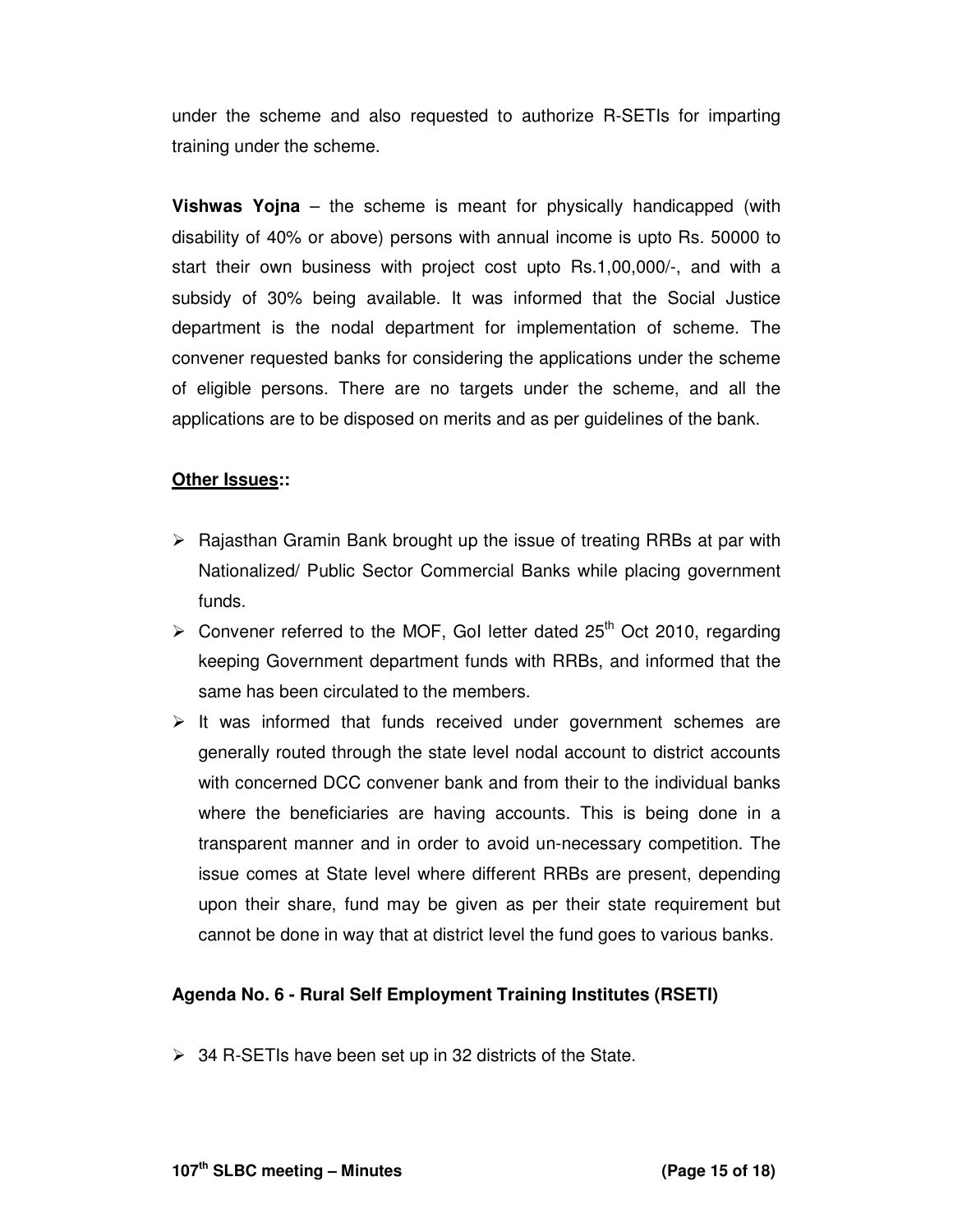- $\geq$  51522 persons have been trained in 1732 batches of different programmes conducted by these RSETIs, out of which 33179 beneficiaries are gainfully employed.
- $\triangleright$  Land allotment is pending for 16 R-SETIs in the State. The Principal Secretary (Plan) assured to take up the matter with the concerned department for resolution of issue.

## **(Action: Rural Development and Panchayatiraj Department GoR)**

### **Agenda-7 - CGTMSE**

 $\triangleright$  The performance of Rajasthan is good under CGTMSE and a request was made to banks for continuing the momentum. During the current FY 6058 proposals have been logged in the State upto 30.11.2010.

### **Agenda No. 8 - Education Loan**

 $\triangleright$  Reference was made to the GoI, Ministry of HRD announced central Scheme to provide Interest Subsidy on education loan taken by students from economically weaker sections (parental / family income per annum not exceeding Rs.4.50 lacs). The education department was requested for early notification of competent authority/ authorities for issuance of income certificate.

# **Agenda No. 9 - Interest Subsidy scheme For Housing the Urban poor (ISHUP)**

- $\triangleright$  M/s AVL vide letter dated 24.11.2010 has advised target of 28123 beneficiaries for a three year period upto 2013, of which 10350 beneficiaries under General Housing Scheme & 17773 beneficiaries under Affordable Housing under PPP model (AVL).
- $\triangleright$  Nodal agency was requested to Sponsor applications of successful allottees of EWS / LIG category to whom house has been allotted under PPP model, and to advise the respective Housing Board / Development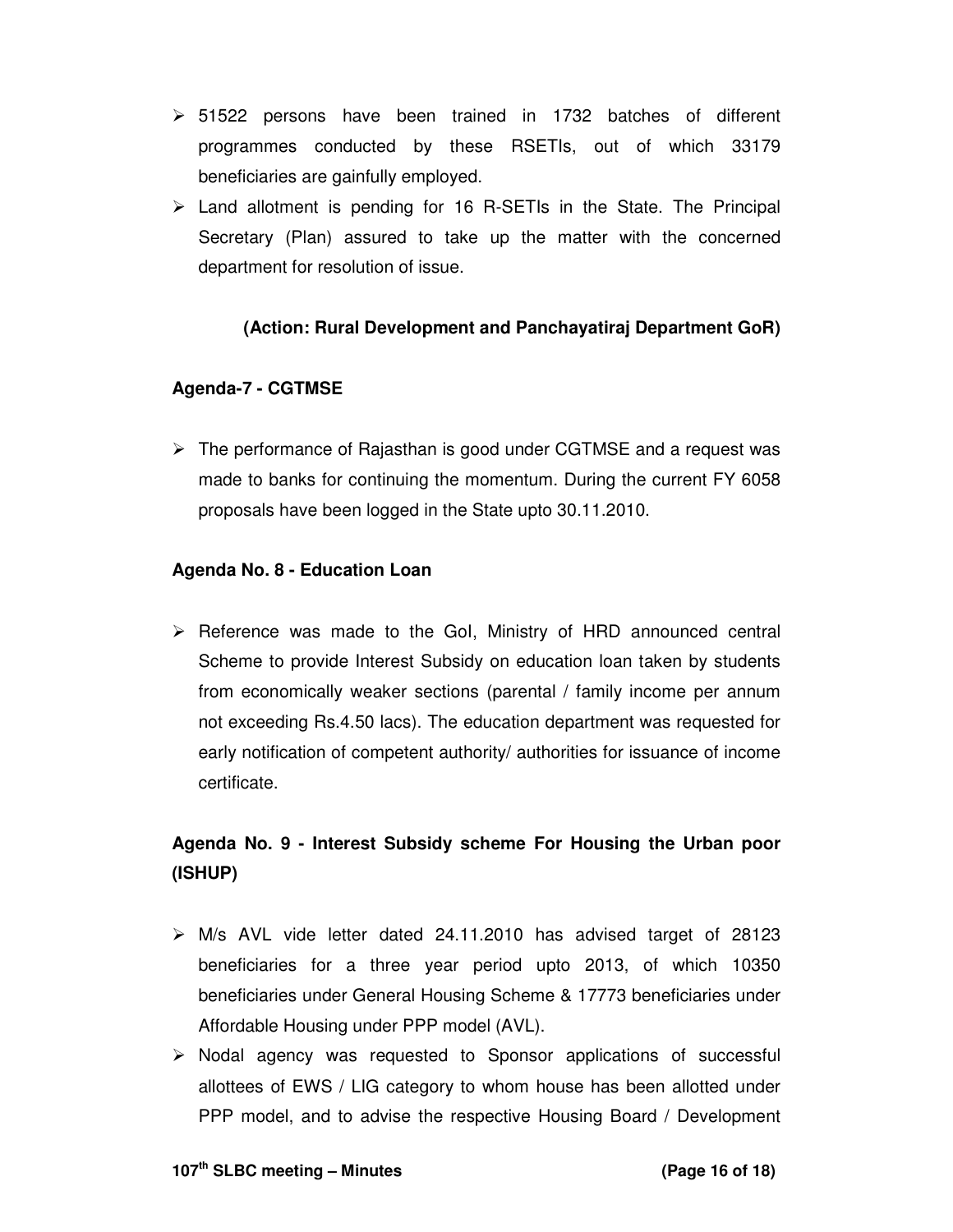Authority / UIT to sponsor applications of EWS / LIG beneficiaries under general housing scheme, in line with the targets given.

- $\triangleright$  Convener shared his concern that the scheme has not progressed much in the State, despite initiatives taken by the SLBC. Due response is not being received from any of the State level agencies i.e. AVL, JDA, Jodhpur Development Authority, Housing Board, ULBs etc., despite repeated requests for identification of beneficiaries and providing of data. The State Level Nodal Agency M/s Avas Vikas Ltd was requested for identification of beneficiaries and sponsoring of applications. Banks were also requested to identify EWS / LIG beneficiaries for financing under the scheme. It was informed that few cases have been sanctioned / disbursed by BOB and CBI on its own initiative, and requested greater involvement of SLNA.
- $\triangleright$  CGM, AVL informed that they have made efforts with the Housing Boards and UITs, but as the land has been allotted long back the beneficiaries are not available. Also the target group is afraid of change and therefore not forthcoming. He informed having appointed NGOs to help in the scheme and has finalized the incentive of Rs.500/- for each application mobilized and prepared, under affordable housing scheme.
- $\triangleright$  Convener requested CGM AVL to inform the names of the colony where at least 50 – 60 beneficiaries are there, to enable organizing camp by banks.

### **(Action: AVL/ UDH, GoR)**

#### **10.1 Recovery under Priority Sector**::

- $\triangleright$  Banks were requested to invariably attend the recovery camps organized by the District authorities.
- $\triangleright$  All member Banks were requested to ensure that branches have submitted the details of cases filed under RACO/ RODA and subsequently have been closed under the ADWDRS to respective revenue authority.
- $\triangleright$  Convener suggested organizing combined lok-adalats by few of the banks in localized manner.